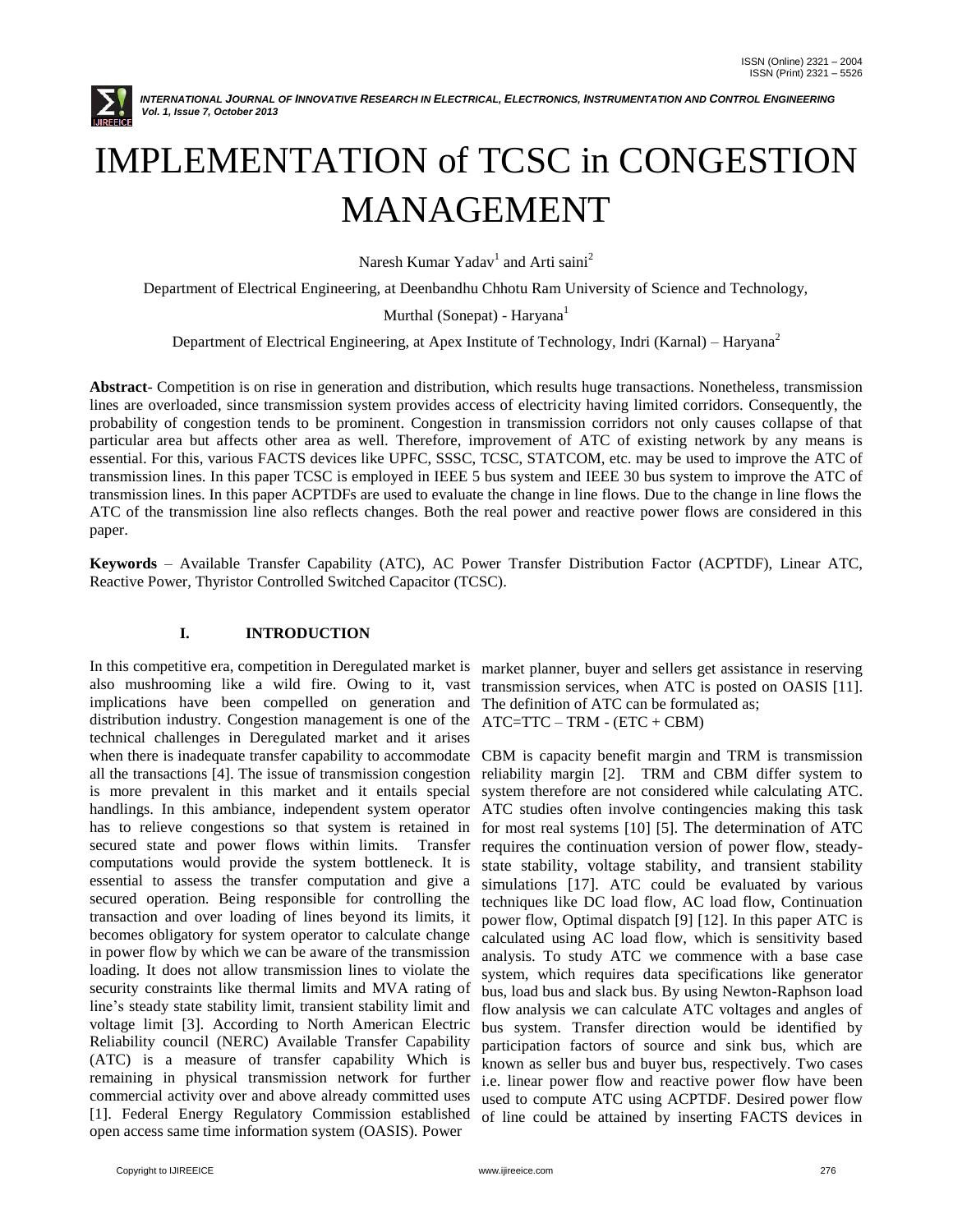

transmission lines, in order to facilitate ATC of congested  $P_{ik}^{\dagger}$  = base case real power flow line. They help to increase the transfer of congested link and such devices can help ISOs to regain control over the power flow. The devices such as Thyristor Controlled Series Capacitor (TCSC), Static VAR Compensator (SVC), and Unified Power Flow Controller (UPFC) have become more popular due to their efficiency in controlling the power flow. Installation of TCSC in transmission line will improve the change in power flow in line and hence ATC of that line is improved [8]. TCSC can be used in two way model, as a variable reactance model and as a firing angle model. This paper used firing angle model to improve its ATC. This paper is divided in to four sections.

#### **II LINEAR ATC**

DC load flow based power transfer distribution factors are easy to calculate and gives swift estimate of ATC. DC load flow ignores voltage and reactive power effects [9]. ACPTDFs are a sensitivity based analysis and it can be calculated as [16];

$$
\rho_{jk,i} = \frac{\partial P_{jk}}{\partial P_s} = -\frac{\partial P_{jk}}{\partial P_i} \tag{1}
$$

For system we assume there is a transfer from slack bus s to any bus I, due to transaction between buses and sensitivity factors are used to predict the change in line flow (line j-k) as;

$$
\Delta P_{jk} = \rho_{jk,i} \Delta P_S = -\rho_{jk,i} \Delta P_{i\,\Delta}
$$
  
(2)

In above equation  $\Delta P_{\rm g}$  =  $-\Delta P_{\rm i}$  is the amount of power transfer from s to i and direction of power transfer can be given by participation factors. For calculation of ACPTDFs, jacobian and power flow has to be calculated and this can be determined using power flow equations as [9];

$$
P_{jk} = V_j V_k Y_{jk} \cos(\theta_{jk} + \delta_k - \delta_j) - (V_j^2 Y_{jk} \cos \theta_{jk})
$$

(3)

Change in line flow can be calculated as;

$$
\Delta P_s^{jk} = \begin{cases} \frac{P_{jk}^{max} - P_{jk}^*}{\rho_{jk,i}}, & \rho_{jk,i} > 0\\ \frac{-P_{jk}^{max} - P_{jk}^*}{\rho_{jk,i}}, & \rho_{jk,i} < 0 \end{cases}
$$
  
(4)

 $P_{ik}^{max}$  = positive line flow limit or MVA rating of line

For a given transaction (bus s-i) linear ATC can be calculated as:

$$
ATCL_{S \to i} = min\{\Delta P_s^{jk} : all lines jk\}
$$
 (5)

As in the above section active power is used in determining ATC by using linear programming however, it could be analyzed by using reactive power flow in conjunction with active power which is going to be discussed in ensuing sections[6][14][16].

### **III INCORPORATION OF REACTIVE POWER FLOW**

# I LIMITING AND OPERATING CIRCLES

Thermal limit of the line and all the feasible operating points can be represented by circles with centers at the origin. These circles can be referred as the limiting circle and operating circle.  $S_{jk}^{max}$  is referred to as radius of circle. It becomes mandatory to restrain complex power flow on the operating circle, but inside the limiting circle so that security constraint cannot be reached beyond limits.



Fig.1: Limiting and operating circle

#### II MAXIMUM COMPLEX POWER FLOW

In above Fig. there are two points, located at intersection of limiting circle and operating circle and complex power flow allow through transmission line corresponds to these point  $(P_{ik}^{\bullet}, Q_{ik}^{\bullet})$  [16]. This point of intersection relies on the thermal limit of line and system operating conditions. Consider the transmission line  $\pi$  model as shown in Fig. 2 below;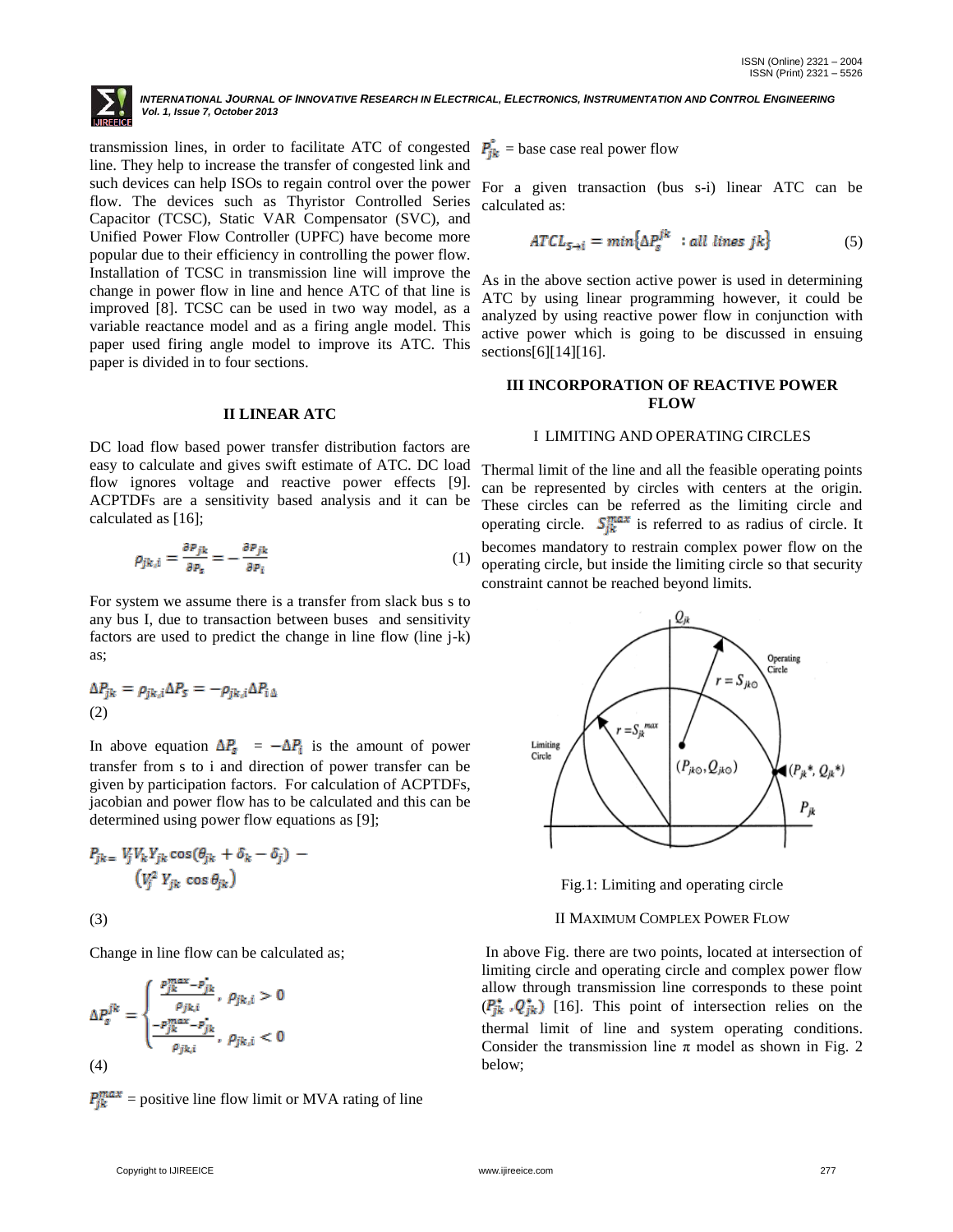



Fig: 2: Transmission line  $\pi$  model

Complex power flow from bus j (buyer) to bus k (seller) can be represented as;

$$
S_{jk} = P_{jk} + jQ_{jk} = V_j^2 G_{jk} - V_j V_k Y_{jk} \cos(\delta_j - \delta_k + \theta_{jk}) + j(-V_j^2 B_{jj} - V_j^2 B_{jk} - V_j V_k Y_{jk} \sin(\delta_j - \delta_k + \theta_{jk}))
$$

(6)

In above equation voltages and angles are respectively shown by  $V_j$ ,  $V_k$  and  $\delta_j$ ,  $\delta_k$  which are the state variables. Admittance can be calculated by;

$$
G_{jk} + B_{jk} = \frac{1}{R_{jk} + jX_{jk}}
$$
\n<sup>(7)</sup>

During a transaction, it is essential to identify the relation between active power flow and reactive power. This can be done by separating the real and imaginary parts of equation (6) as;

$$
P_{jk} = V_j^2 G_{jk} - V_j V_k Y_{jk} \cos(\delta_j - \delta_k + \theta_{jk})
$$
  
\n
$$
Q_{jk} = V_j^2 B_{jj} - V_j^2 B_{jk} - V_j V_k Y_{jk} \sin(\delta_j - \delta_k + \theta_{jk})
$$
  
\n(8)

 Equation (8) shows active and reactive powers for j-k line and after rearranging, this equation can be written as;

$$
P_{jk} - V_j^2 G_{jk} = -V_j V_k Y_{jk} \cos(\delta_j - \delta_k + \theta_{jk})
$$
  
\n
$$
Q_{jk} + V_j^2 B_{jj} + V_j^2 B_{jk} = -V_j V_k Y_{jk} \sin(\delta_j - \delta_k + \theta_{jk})
$$
  
\n(9)

Squaring and adding both sides

$$
(P_{jk} - V_j^2 G_{jk})^2 + (Q_{jk} + V_j^2 B_{jj} + V_j^2 B_{jk})^2 = (V_j V_k Y_{jk})^2
$$
  
(10)

If  $V_j$  and  $V_k$  remain constant during transfer (i.e.  $\frac{\partial V_m}{\partial P_i} \cong 0$ ,  $\frac{\partial v_n}{\partial P_i} \cong 0$  which is an assumption ). Equation (10) represents

a circle equation having center at;

$$
\left(P_{jk\odot},Q_{jk\odot}\right)=({V_j}^2G_{jk\prime}-V_j^2B_{jj}-V_j^2B_{jk})
$$
 (11)

and radius is equal to;

$$
S_{jk\odot} = V_j V_k Y_{jk}
$$
  
(12)

For calculating circle parameters put equation (11) and equation (12) into eqn. (10) and these parameters can be denoted by symbol  $(\bigcirc)$ . After calculation equation (13) can be shown as;

$$
(P_{jk} - P_{jk\odot})^2 + (Q_{jk} - Q_{jk\odot})^2 = S_{jk\odot}^2
$$
\n(13)

Complex flow at receiving end is different from sending end of transmission line, so at receiving end circle equation of complex power can be shown as;

$$
(P_{kj} - P_{kj\odot})^2 + (Q_{kj} - Q_{kj\odot})^2 = S_{kj\odot}^2
$$
\n(14)

In general  $P_{jk\odot} \neq P_{kj\odot}$  and  $Q_{jk\odot} \neq Q_{kj\odot}$ . The radii of these circles though have the same value.

When transfer increases then power flow varies through the lines and all the feasible points lay on the operating circle. Power transfer is restricted to the limiting circle and maximum amount of transaction has to flow within the limiting circle such that  $(S_{jk} \leq S_{jk}^{max})$  for all j-k lines.

## III ATC CALCULATION

For the calculation of active and reactive power Equation  $(15)$  must be solved  $[16]$ .

$$
(P_{jk} - P_{jk\odot})^2 + (Q_{jk} - Q_{jk\odot})^2 = S_{jk\odot}^2
$$
  

$$
P_{jk}^2 + Q_{jk}^2 = (S_{jk}^{max})^2
$$
  
(15)

By expanding first one and subtracting the second one of equation (15), we can obtain;

$$
Q_{jk} = \frac{1}{2Q_{jk\odot}} (-2P_{jk}P_{jk\odot} + (S_{jk}^{max})^2 - M^2)
$$
\n(16)

Where  $M^2 = S_{jk\odot}^2 - P_{jk\odot}^2 - Q_{jk}^2$  substituting this value in above equation  $P_{jk}^*$  can be obtained as;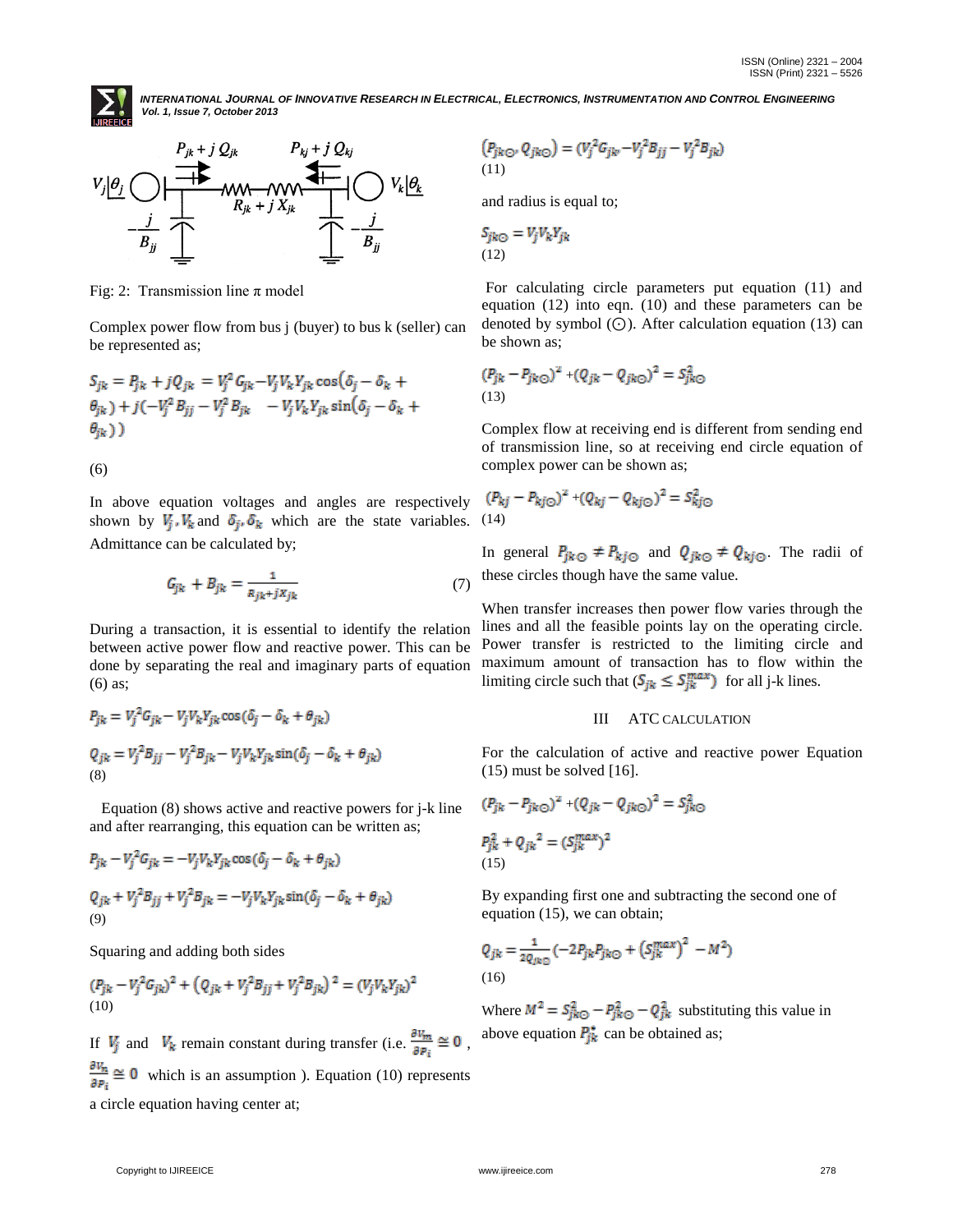

$$
\begin{array}{l} \left(P_{jk\bigodot}^2+Q_{jk\bigodot}^2\right)P_{jk}^{*~2}-P_{jk\bigodot}\big((S_{jk}^{max})^2-M^2\big)P_{jk}^{*}+\\ \frac{1}{4}\Big((S_{jk}^{max})^2-M^2\Big)^2-Q_{jk\bigodot}^2\big(S_{jk}^{max}\big)^2=0 \end{array}
$$

17)

By calculating the following constant coefficients we can calculate  $P_{ik}^{\bullet}$  as;

$$
a = (P_{jk\odot}^2 + Q_{jk\odot}^2)
$$
  
\n
$$
b = -P_{jk\odot}((S_{jk}^{max})^2 - M^2)
$$
  
\n
$$
c = \frac{1}{4}((S_{jk}^{max})^2 - M^2)^2 - Q_{jk\odot}^2(S_{jk}^{max})^2
$$
  
\n(18)

 $P_{ik}^*$  and  $Q_{ik}^*$  can be calculated as;

$$
P_{jk}^* = \frac{-b \pm \sqrt{b^2 - 4ac}}{2a}
$$

$$
Q_{jk}^* = \sqrt{(S_{jk}^{max})^2 - P_{jk}^*^2}
$$

$$
P_{jk}^*
$$

Reactive ATC can be computed by parameters  $P_{jk}^*$  and  $Q_{jk}^*$  and these terms could be evaluated by equations (18) and (19). For incorporating the effect of reactive power in linear ATC, this can be done by replacing  $P_{jk}^{max}$  by  $P_{jk}^{*}$  and this is the Fig. 3: Equivalent model of TCSC difference between linear ATC and reactive ATC.

Process for calculating linear ATC including effect of reactive power flows is as follows;

a) Calculate distribution factors using equation (1)

b) Using equation (18) and (19) calculate active power flow  $(P_{ik}^{\bullet})$  in j-k line

c) Replace  $P_{jk}^{max}$  by  $P_{jk}^{*}$  and compute the necessary transfer  $\Delta P_s^{jk}$  to overload each line by using eqn. (4)

d) For computing reactive ATC obtain the minimum  $\Delta P_{\rm s}^{jk}$  from all lines

By using above step by step process we can calculate reactive ATC.

# **IV TCSC MODELLING**

Installing of FACTs device in electric utilities will maximize active power flow across existing transmission corridors [17]. These devices are capable of controlling the parameters such as voltage magnitudes and their angles, line impedances, active power and reactive power so the

continuous variation of line impedance can be achieved by using TCSC and there by maintaining the active power flow in the transmission line at particular level [13]. TCSC is one of the best known FACTs controllers, and it has been in use for many years [7]. TCSC consists of parallel combination of capacitor and thyristor controlled reactor. In actual, TCSC system comprises a combination of many cascaded TCSC modules. In a network various parameters are considered for load flow analysis, which requires TCSC modeling. The two important modeling techniques are available for TCSC. Firstly, variable impedance model and secondly, firing angle control model. Variable impedance model uses the concept of series reactance model in which reactance is calculated using Newton -Raphson analysis. TCSC variable impedance model and firing angle techniques are interrelated to each other. This paper uses the firing angle model and equivalent model of TCSC is shown below in Fig. 3 as;



TCSC basic module can be represented by three basic components: capacitor banks C, bypass inductor L and bidirectional thyristors.

The equivalent circuit of firing angle model can be represented by Fig. 3. It consists of anti-parallel connections of thyristors and combination of inductor and capacitors. This is a series connected device and which can be proved supportive in reducing net losses, provide voltage support, enhancing transient stability. As per operating principle of TCSC, it has ability to control active power flow in transmission line. In this model we could also use variable reactance method so as to manage firing angle. This makes engineering sense only in cases when all the modules making up the TCSC have identical design characteristics and are made to operate at equal firing angles. The fundamental frequency equivalent reactance  $X_{TCSC}$  of TCSC module is shown in Fig. 3. Impedance of TCSC can be represented as;

$$
X_{TCSC(I)} = -X_C + C_1\{2(\pi - \alpha) + \sin[2(\pi - \alpha)]\} - C_2\cos^2(\pi - \alpha)\{k\tan[k(\pi - \alpha)] - \tan(\pi - \alpha)\}\tag{20}
$$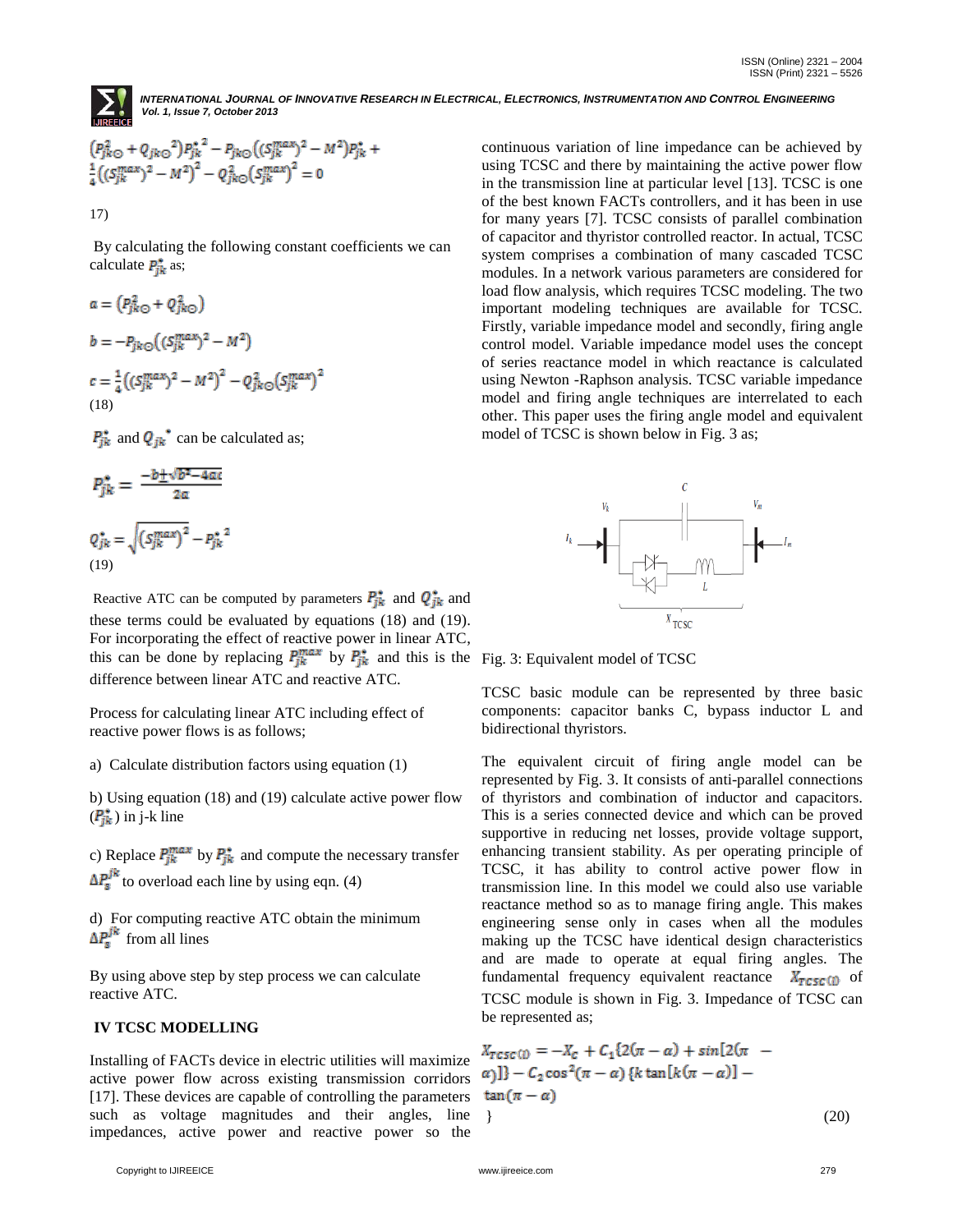

below equations;

$$
C_1 = \frac{x_c + x_{LC}}{\pi}
$$
  
\n
$$
C_2 = \frac{4x_{LC}^2}{x_L \pi}
$$
  
\n
$$
X_{LC} = \frac{x_C x_L}{x_C - x_L}
$$
  
\n
$$
k = \sqrt{\frac{x_C}{x}}
$$
 (21)

 $X_L = \omega L$  (reactance of inductor)

 $X_c = 1/\omega C$  (reactance of capacitor bank)

 $\alpha$  = firing angle



Fig. 4: Equivalent circuit of firing angle model

For variable impedance model, the susceptance values are given as follows;

For inductive mode of operation

$$
B_{kk} = B_{mm} = \frac{1}{x_{\text{TCSC}}}
$$

$$
B_{km} = B_{mk} = -\frac{1}{x_{\text{TCSC}}}
$$

For capacitive mode of operation

$$
B_{kk} = B_{mm} = -\frac{1}{x_{\text{TCSC}}}
$$

$$
B_{km} = B_{mk} = \frac{1}{x_{\text{TCSC}}}
$$

The inductance and capacitive reactance are taken to be 0.0068 and 15 ohm, respectively. TCSC operating range of firing angle is in between 90°- 180° and the capacitive and inductive region will depend on the firing angle. The maximum and minimum value of firing angle should be selected in such a way to avoid TCSC operating in high impedance region which results in high drop in this region.

, impedance of TCSC and it can be calculated using The active and reactive power injections at bus "k" and bus 'm' are given as;

$$
P_k = V_k V_m B_{km} \sin(\theta_k - \theta_m)
$$
  
\n
$$
Q_k = -V_k^2 B_{kk} - V_k V_m B_{km} \cos(\theta_k - \theta_m)
$$
  
\n
$$
P_m = V_m V_k B_{km} \sin(\theta_m - \theta_k)
$$
  
\n
$$
Q_m = -V_m^2 B_{mm} - V_m V_k B_{km} \cos(\theta_k - \theta_m)
$$
  
\n(22)

After calculating active power and reactive power, set of power flow equations will be formed which is given by equation (23);

$$
\begin{bmatrix}\n\Delta P_k \\
\Delta P_m \\
\Delta P_m \\
\Delta Q_k \\
\Delta Q_m \\
\Delta P_{km} \\
\Delta P_{km} \\
\Delta P_{km} \\
\Delta P_{km} \\
\Delta P_{km} \\
\Delta P_{km} \\
\Delta P_{km} \\
\Delta P_{km} \\
\Delta P_{km} \\
\Delta P_{km} \\
\Delta P_{km} \\
\Delta P_{km} \\
\Delta P_{km} \\
\Delta P_{km} \\
\Delta P_{km} \\
\Delta P_{km} \\
\Delta P_{km} \\
\Delta P_{km} \\
\Delta P_{km} \\
\Delta P_{km} \\
\Delta P_{km} \\
\Delta P_{km} \\
\Delta P_{km} \\
\Delta P_{km} \\
\Delta P_{km} \\
\Delta P_{km} \\
\Delta P_{km} \\
\Delta P_{km} \\
\Delta P_{km} \\
\Delta P_{km} \\
\Delta P_{km} \\
\Delta P_{km} \\
\Delta P_{km} \\
\Delta P_{km} \\
\Delta P_{km} \\
\Delta P_{km} \\
\Delta P_{km} \\
\Delta P_{km} \\
\Delta P_{km} \\
\Delta P_{km} \\
\Delta P_{km} \\
\Delta P_{km} \\
\Delta P_{km} \\
\Delta P_{km} \\
\Delta P_{km} \\
\Delta P_{km} \\
\Delta P_{km} \\
\Delta P_{km} \\
\Delta P_{km} \\
\Delta P_{km} \\
\Delta P_{km} \\
\Delta P_{km} \\
\Delta P_{km} \\
\Delta P_{km} \\
\Delta P_{km} \\
\Delta P_{km} \\
\Delta P_{km} \\
\Delta P_{km} \\
\Delta P_{km} \\
\Delta P_{km} \\
\Delta P_{km} \\
\Delta P_{km} \\
\Delta P_{km} \\
\Delta P_{km} \\
\Delta P_{km} \\
\Delta P_{km} \\
\Delta P_{km} \\
\Delta P_{km} \\
\Delta P_{km} \\
\Delta P_{km} \\
\Delta P_{km} \\
\Delta P_{km} \\
\Delta P_{km} \\
\Delta P_{km} \\
\Delta P_{km} \\
\Delta P_{km} \\
\Delta P_{km} \\
\Delta P_{km} \\
\Delta P_{km} \\
\Delta P_{km} \\
\Delta P_{km} \\
\Delta P_{km} \\
\Delta P_{km} \\
\Delta P_{km} \\
\Delta P_{km} \\
\Delta P_{km} \\
\Delta P_{km} \\
\Delta P_{km} \\
\Delta P_{km} \\
\Delta P_{km} \\
\Delta P_{km} \\
\Delta P_{km} \\
\Delta P_{km} \\
\Delta P_{km} \\
\Delta P_{km} \\
\Delta P_{km} \\
\Delta P_{km} \\
\Delta P_{km} \\
\Delta P_{km} \\
\Delta P_{km} \\
\Delta P_{km} \\
\Delta P_{km} \\
\Delta P_{km} \\
\Delta P_{km} \\
$$

$$
\Delta P_{km}^{\alpha \text{TCSC}} = P_{km}^{reg} - P_{km}^{\alpha \text{TCSC,cal}}
$$

 $\Delta P_{km}^{\alpha \text{T} \text{CSC}}$ , is the active power mismatch for the firing angle model. Jacobian matrix is modified by inserting TCSC parameters and these parameters can be calculated as;

$$
\frac{\partial P_k}{\partial \alpha} = P_k B_{\text{TCSC}} \frac{\partial x_{\text{TCSC}}}{\partial \alpha} \tag{24}
$$

$$
\frac{\partial Q_k}{\partial \alpha} = Q_k B_{\text{TCSC}} \frac{\partial X_{\text{TCSC}}}{\partial \alpha} \tag{25}
$$

$$
\frac{\partial B_{\text{TCSC}}}{\partial \alpha} = B_{\text{TCSC}}^2 \frac{\partial X_{\text{TCSC}}}{\partial \alpha}
$$
\n(26)\n
$$
\frac{\partial X_{\text{TCSC}}}{\partial \alpha} = -2C_1 [1 + \cos(2\alpha)] + C_2 \sin 2\alpha
$$
\n
$$
\{\omega \tan[\omega(\pi - \alpha)]\} + C_2 \{\omega^2 \frac{\cos^2(\pi - \alpha)}{\cos^2(\omega(\pi - \alpha))} - 1\}
$$
\n(27)\n
$$
\Delta \alpha_{\text{TCSC}} = \alpha_{\text{TCSC}}^{(i+1)} - \alpha_{\text{TCSC}}^{(i)}
$$
\n(28)

After every iteration, jacobian matrix elements are updated according to equations  $(24)$ ,  $(25)$ ,  $(26)$  and  $(27)$  and firing angle would also updated according to equation (28). Equation (27) gives relation between reactance and firing angle, it means it is clear that reactance of TCSC is function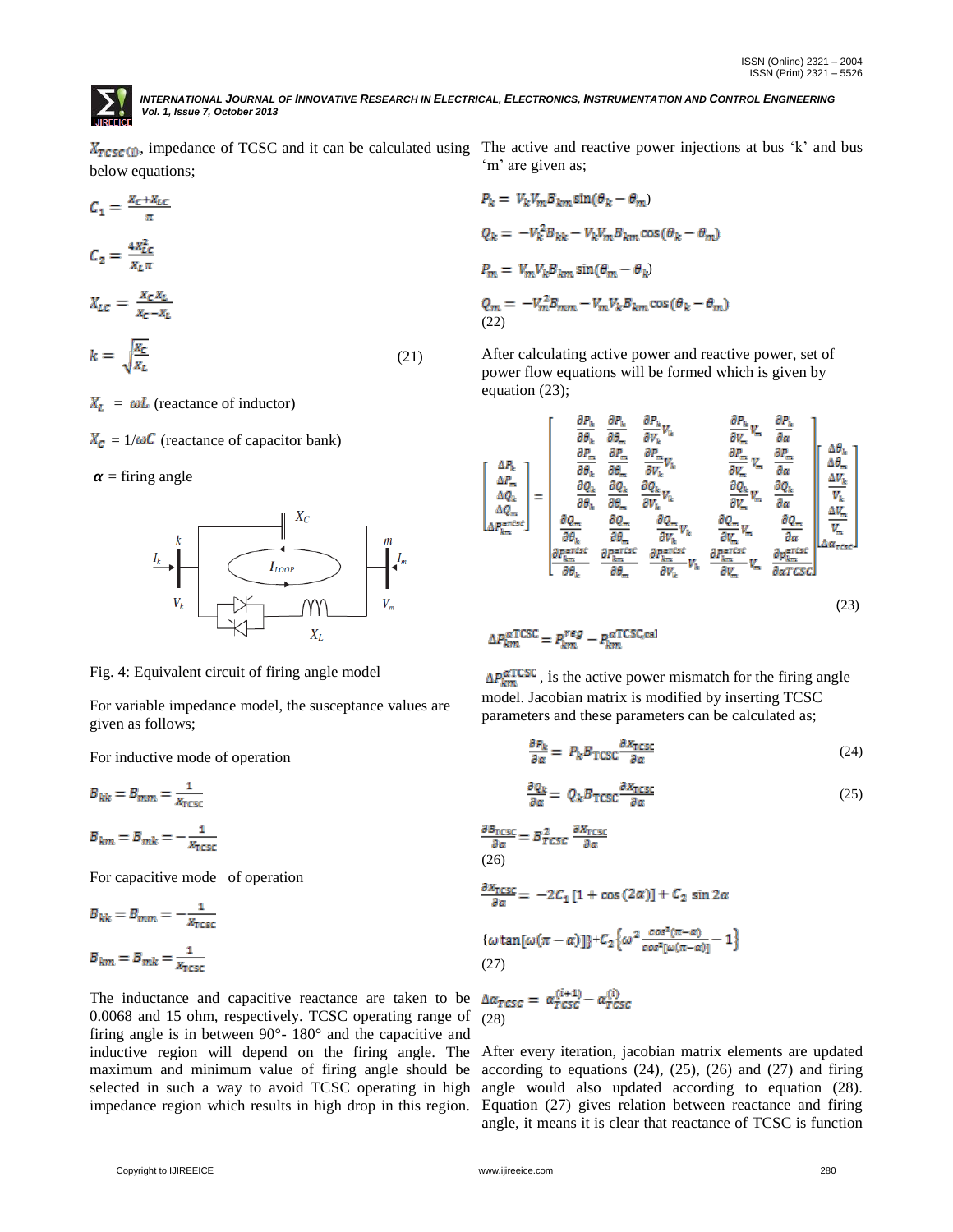

of firing angle, and jacobian matrix is also firing angle dependent. In variable impedance model there is no firing angle effect [18].

## **V. RESULTS AND DISCUSSION**

#### Case: 1 IEEE 5 bus test system

An IEEE 5 bus system is used to quantify the TCSC behavior in an interconnected system and network is modified using a single TCSC in it. In firing angle model of TCSC the firing angle is taken with lower limit as 90° and upper limit of 180°. TCSC inductive reactance and capacitive reactance are taken as 1.625e-3 and 9.375e-3. In the system under consideration TCSC is placed in between bus 3 & 4, which is randomly selected for a 5 bus test system. Fig. 5 as given below shows IEEE 5 bus system.



Fig. 5: IEEE 5 bus system

Calculated values of PTDFs for this system are shown in Table II and power flows for the cases of Linear and Reactive are also shown in the same table. Table III shows calculated values of power flows for linear and reactive From tables II and table III it is clear that in case of methods which incorporate the effect of TCSC.

Table I: TCSC parameters

| Capacitive<br>Reactance<br>$X_c$ (ohm) | Inductive<br>Reactance<br>$X_c$ (ohm) | Initial<br>Firing<br>Angle<br>(degree | Minimum<br>Value of<br>FA<br>(degree) | Maximum<br>Value of<br>Firing<br>angle<br>(degree) |
|----------------------------------------|---------------------------------------|---------------------------------------|---------------------------------------|----------------------------------------------------|
| $1.625e-3$                             | 9.375e-3                              | 100                                   | 90                                    | 180                                                |

Table II: Linear and Reactive power flows without TCSC in 5 Bus System

| Transfer<br>Direction | Limiting<br>Line | <b>PTDF</b> | $\Delta P_{ij}$ in<br>p.u | $1n$ $p.u$ |
|-----------------------|------------------|-------------|---------------------------|------------|
| $1-2$                 | $1-2$            | $-0.8777$   | 1.9                       | 1.7        |
| $1 - 3$               | $1 - 3$          | $-0.5029$   | 2.5                       | 1.7        |
| $2 - 3$               | $1 - 3$          | $-0.4883$   | 3.2                       | 2.2        |

| 2-4     | 2-4   | $-0.6721$ | 1.8  | 1.4  |
|---------|-------|-----------|------|------|
| $2 - 5$ | 4-5   | $-0.4471$ | 4.71 | 4.70 |
| $3-4$   | $3-4$ | $-0.9971$ | 1.8  | 0.7  |
| 4-5     | 4-5   | $-0.5529$ | 1.92 | 1.90 |

Table III: Linear and Reactive power flow incorporating TCSC in the system

| Transfer<br>Direction | Limiting<br>Line | <b>PTDF</b> | $\Delta P_{ij}$ in<br>p.u | $\Delta P_{ij}^*$ |
|-----------------------|------------------|-------------|---------------------------|-------------------|
| $1-2$                 | $1-2$            | 2.206       | 0.513                     | 0.449             |
| $1-3$                 | $1-3$            | $-0.989$    | 1.26                      | 1.213             |
| $2 - 3$               | $1-3$            | 0.147       | 0.865                     | 0.832             |
| $2 - 4$               | $2 - 4$          | 0.5093      | 1.550                     | 1.544             |
| $2 - 5$               | $4 - 5$          | $-0.088$    | 0.691                     | 0.690             |
| $3-4$                 | $3 - 4$          | $-4.05$     | 0.808                     | 0.344             |
| $4 - 5$               | $4 - 5$          | $-1.065$    | 0.978                     | 0.976             |

Table IV: Linear and Reactive ATC with and without TCSC

| Transfer  | Linear      | Reactive    | Linear      | Reactive    |
|-----------|-------------|-------------|-------------|-------------|
| Direction | <b>ATC</b>  | <b>ATC</b>  | <b>ATC</b>  | ATC with    |
|           | without     | without     | with        | <b>TCSC</b> |
|           | <b>TCSC</b> | <b>TCSC</b> | <b>TCSC</b> |             |
| $1 - 2$   | 1.8633      | 1.696       | 0.513       | 0.449       |
| $1-3$     | 2.464       | 1.684       | 0.366       | 0.327       |
| $2 - 3$   | 2.202       | 2.199       | 0.240       | 0.218       |
| $2 - 4$   | 1.796       | 1.425       | 0.425       | 0.184       |
| $2 - 5$   | 1.756       | 1.694       | 0.207       | 0.188       |
| $3-4$     | 1.757       | 0.749       | 0.268       | 0.403       |
| $4 - 5$   | 1.782       | 1.220       | 0.235       | 0.322       |

incorporation of TCSC power flows are decreasing and Table IV shows that ATC values are improving with the inclusion of TCSC in the system. It signifies that with the less power flow in lines, transmission lines are less congested and ATC values are improved. When ATC values decrease means it is improving because ATC can be defined as TTC (Total Transmission Capacity) minus ETC (Existing Transmission Capacity). TTC is thermal limit of line which is unchanged, so by increasing the ETC we can improve ATC. In IEEE 5 bus system, TCSC is placed between bus 3  $& 4$  (i.e. line 3-4) which is randomly chosen, and TCSC initial firing angle is taken as 100°, which is updated after each iteration.

## Case II: IEEE 30 bus system

An IEEE 5 bus system is used to quantify the TCSC behavior in an interconnected system and network is modified using a single TCSC in it.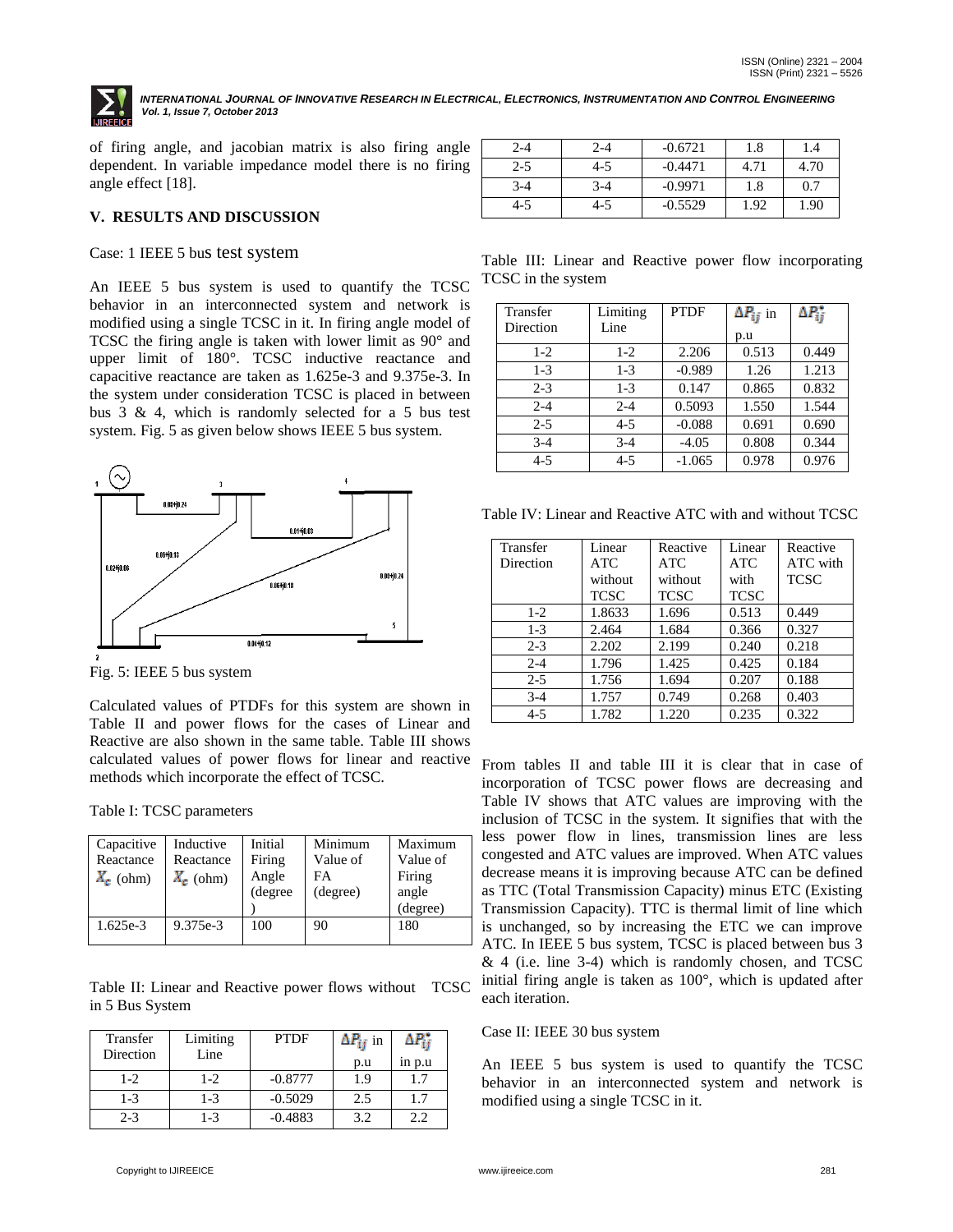

| Table V: Power Flows for Linear and Reactive methods |           |          |                     |                   |  |                 |                            |  |  |
|------------------------------------------------------|-----------|----------|---------------------|-------------------|--|-----------------|----------------------------|--|--|
|                                                      | Transfer  | Limiting | $\Delta P_{ij}$ p.u | $\Delta P_{ij}^*$ |  | $\Delta P_{ij}$ | $\overline{\Delta P_{ij}}$ |  |  |
|                                                      | Direction | Line     | Without             | Without           |  | p.u             | With                       |  |  |
|                                                      |           |          | <b>TCSC</b>         | <b>TCSC</b>       |  | With            | <b>TCSC</b>                |  |  |
|                                                      |           |          |                     |                   |  | <b>TCSC</b>     |                            |  |  |
|                                                      | $2 - 6$   | $9-10$   | 16.013              | 15.98             |  | 15.584          | 15.561                     |  |  |
|                                                      | $4 - 6$   | $1 - 2$  | 10.408              | 9.170             |  | 5.993           | 3.161                      |  |  |
|                                                      | $5 - 7$   | $1 - 2$  | 9.405               | 8.287             |  | 5.679           | 2.995                      |  |  |
|                                                      | $6 - 7$   | $6 - 7$  | 30.920              | 29.66             |  | 22.412          | 13.767                     |  |  |
|                                                      | $9 - 11$  | $1 - 3$  | 17.339              | 16.75             |  | 17.484          | 16.80                      |  |  |
|                                                      | $9-10$    | $1 - 3$  | 16.799              | 16.23             |  | 22.151          | 21.4                       |  |  |
|                                                      | $4 - 12$  | $4 - 12$ | 16.061              | 16.05             |  | 6.762           | 6.713                      |  |  |
|                                                      | $12 - 16$ | $1 - 2$  | 11.241              | 9.905             |  | 5.594           | 2.950                      |  |  |
|                                                      | $14 - 15$ | $1-2$    | 11.212              | 9.879             |  | 5.363           | 2.828                      |  |  |
|                                                      | 16-17     | $4 - 12$ | 28.153              | 28.13             |  | 16.045          | 15.930                     |  |  |
|                                                      | $15 - 18$ | $1 - 2$  | 10.946              | 9.645             |  | 5.442           | 2.870                      |  |  |
|                                                      | $18 - 19$ | $4 - 12$ | 22.158              | 22.14             |  | 19.028          | 18.892                     |  |  |
|                                                      | 19-20     | $4 - 12$ | 23.764              | 23.74             |  | 22.660          | 22.498                     |  |  |
|                                                      | $10 - 21$ | $1 - 2$  | 11.048              | 9.735             |  | 5.573           | 2.939                      |  |  |
|                                                      | $31 - 22$ | $1 - 2$  | 15.838              | 15.30             |  | 7.911           | 7.643                      |  |  |
|                                                      | 21-22     | $4 - 6$  | 42.118              | 37.80             |  | 23.789          | 5.577                      |  |  |
|                                                      | 15-23     | $1 - 2$  | 10.981              | 9.676             |  | 5.633           | 2.971                      |  |  |
|                                                      | 22-24     | $1 - 2$  | 10.937              | 9.637             |  | 5.753           | 3.0344                     |  |  |
|                                                      | 23-24     | $4 - 6$  | 45.592              | 40.91             |  | 25.953          | 6.084                      |  |  |
|                                                      | 24-25     | $1 - 2$  | 11.002              | 9.695             |  | 5.626           | 2.96                       |  |  |
|                                                      | $25 - 26$ | $4 - 6$  | 36.122              | 32.45             |  | 28.382          | 6.64                       |  |  |
|                                                      | 28-27     | $1 - 2$  | 11.149              | 9.824             |  | 5.746           | 3.030                      |  |  |
|                                                      | 27-29     | $4 - 6$  | 34.823              | 31.28             |  | 30.975          | 7.262                      |  |  |
|                                                      | 29-30     | $3-4$    | 29.376              | 26.04             |  | 24.694          | 21.892                     |  |  |
|                                                      | $8 - 28$  | $9-10$   | 23.312              | 23.27             |  | 21.628          | 21.595                     |  |  |
|                                                      | $6 - 28$  | $3-4$    | 33.180              | 29.41             |  | 12.920          | 11.454                     |  |  |

Table VI: ATC Comparison for IEEE 30 Bus system

| Transfe       | Linear<br>ATC | Reactive<br>ATC | Linear<br>ATC | Reactive<br>ATC |
|---------------|---------------|-----------------|---------------|-----------------|
| r<br>Directio | Without       | Without         | with          | with            |
| n             | TCSC          | TCSC            | TCSC          | TCSC            |
| $1-2$         | 7.244         | 6.383           | 3.894         | 2.054           |
| $2 - 6$       | 9.428         | 8.307           | 8.198         | 4.323           |
| $4-6$         | 10.408        | 9.170           | 5.993         | 3.161           |
| $5 - 7$       | 9.40          | 8.287           | 5.679         | 2.995           |
| $6 - 7$       | 10.10         | 8.900           | 4.353         | 2.295           |
| $9 - 11$      | 11.17         | 9.845           | 5.042         | 2.659           |
| $9-10$        | 11.280        | 9.940           | 5.577         | 2.941           |
| $4 - 12$      | 11.304        | 9.960           | 4.551         | 2.400           |
| $12 - 16$     | 11.241        | 9.905           | 5.594         | 2.950           |
| $14 - 15$     | 11.212        | 9.879           | 5.363         | 2.828           |
| $16-17$       | 11.079        | 9.762           | 5.298         | 2.794           |
| $15-18$       | 10.946        | 9.645           | 5.442         | 2.870           |
| 18-19         | 10.932        | 9.633           | 5.429         | 2.863           |
| 19-20         | 11.030        | 9.719           | 5.630         | 2.969           |
| $10 - 21$     | 11.048        | 9.735           | 5.572         | 2.939           |
| 31-22         | 11.061        | 9.746           | 7.911         | 2.208           |

| $21 - 22$ | 11.093 | 9.775 | 5.388 | 2.842 |
|-----------|--------|-------|-------|-------|
| $15 - 23$ | 10.981 | 9.676 | 5.633 | 2.971 |
| $22 - 24$ | 10.937 | 9.637 | 5.753 | 3.034 |
| $23 - 24$ | 10.843 | 9.554 | 5.702 | 3.007 |
| 24-25     | 11.002 | 9.695 | 5.626 | 2.967 |
| $25 - 26$ | 10.684 | 9.414 | 5.694 | 3.003 |
| 28-27     | 11.046 | 9.733 | 5.794 | 3.056 |
| 27-29     | 10.755 | 9.477 | 5.581 | 2.943 |
| 29-30     | 10.659 | 9.325 | 5.898 | 3.110 |
| $8-28$    | 11.012 | 9.703 | 5.646 | 2.977 |
| $6 - 28$  | 10.996 | 9.689 | 4.289 | 2.262 |

1-2 | 1-2 | 7.244 | 6.383 | 3.894 | 2.054

## **VI CONCLUSION**

A firing angle model of TCSC is presented in this paper for enhancing ATC. This model is implemented in MATLAB using Newton - Raphson load flow algorithm. In this paper TCSC model is validated for IEEE 5  $&$  30 bus system using ACPTDFs technique. In this work ACPTDFs technique is used to calculate the change in line flows for linear and reactive methods. Hence from the work done in the paper, it is inferred that there is remarkable enhancement in ATC values.

### **REFERENCES**

- 1. Available Transfer Capability Definitions and Determinationl, North American Electric Reliability Council, Reference Document, June 1996. Source: *[www.westgov.org/wieb/wind/06-96NERC atc.pdf](http://www.westgov.org/wieb/wind/06-96NERC%20atc.pdf)*.
- 2. P.W. Sauer,ʻʻAlternative for calculating transmission reliability margin (TRM ) in available trasfer capabilit y (ATC)," Proc in Annu.Hawiaii Int. Conf.Sys.Sci,Vol. III, No.89, pp. 6-9, January 1998.
- 3. G.C. Ejebe, J. Tong, G.C. Waight, J.G. Frame, X. Wang and W.F. Tenney, "Available Transfer Capablity Calculations", IEEE Transactions on Power Systems, Vol. 113, No. 4, pp.1521-1527, November 1998.
- 4. P.W Sauer, ʻʻTechnical challenges of computing available transfer capability (ATC) in electrical power system", proceeding of thirtieth annual (1997) Hawaii, International Conference on System Science, Maui, Hawaii, Vol. 5, pp. 589-593, January 1997.
- 5. P.W Sauer, ʻʻOn the formulation of power distribution factors for linear load flow methods", IEEE Transaction on Power Apparatus and System, Vol.22, No.100, pp. 764-700, February 1981.
- 6. G. L. Landgren, S.W. Anderson, ʻʻSimultanous power interchange capability analysis by computer", IEEE Transaction on Power Apparatus and Systems, Vol .6, No. 91, pp. 2405-2414, Nov-Dec 1972.
- 7. N.G. Hingorani and L. Gyugi, "Understanding FACTs, Concepts and Technology of Flexible AC Transmission System,' (IEEE Press 2001).
- 8. Y. Xiao, Y.H. Song, C.C. Liu and Y.Z. Sun," Available Transfer Capability Enhancement using FACTS devices", IEEE Transaction on Power System, Vol. 18, No. 12, pp. 305-312, Feburary 2003.
- 9. Jitendra kumar and Ashwani Kumar, "ACPTDF for Multi-Transactions and ATC Determination in Deregulated Market", International journal